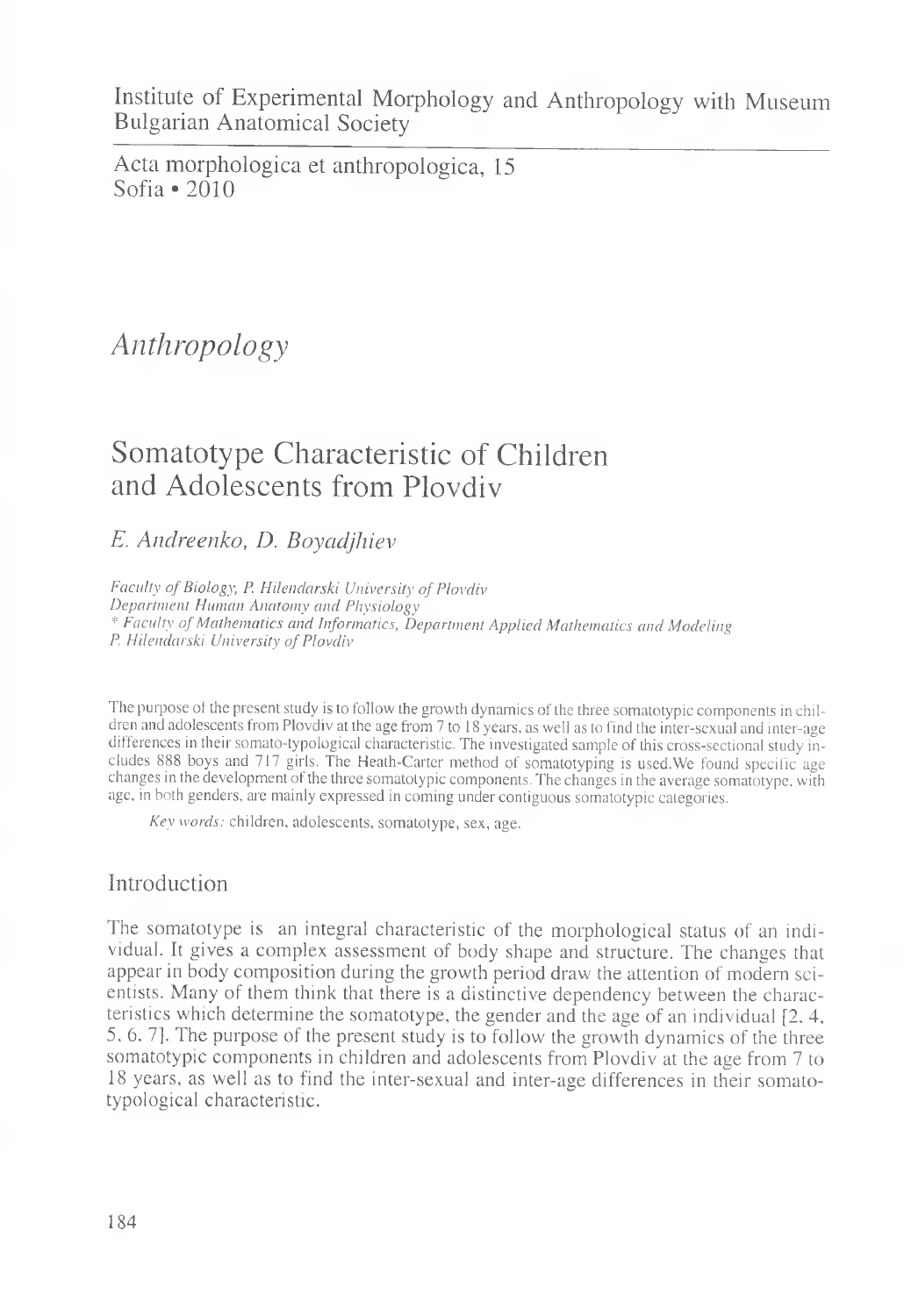### Material and Methods

1605 children and adolescents were measured anthropometrically (2006-2007) by the classical methods of Martin-Saller (1957), 888 boys and 717 girls at the age 7-18 from Ploydiy. Somato-typological characteristic was done through the method of Heath-Carter (1957, 1990). The data was analyzed with a SPSS statistical set. The reliability of inter-sexual and inter-age differences was checked through ANOVA test.

#### Results and Discussion

The differences between both genders in the growth rates of the three somatotypic components with the age growing are shown in Fig. 1. The first somatotypic component, Endomorphic, gives a notion about the development of subcutaneous fat tissue and the relative fatness in the physique of an individual. It is the lowest in the beginning of the observed period (2.80 in boys and 3.34 in girls). Up to the age of 12, values gradually increase but the differences between both genders are insignificant. In boys, it reaches its peak of growth at the age of 12  $(3.76)$ , it retains at near levels between 12-14 years  $(p > 0.05)$ , and it decreases significantly after the age of 14 ( $p < 0.05$ ) and it changes considerably up to the end ( $p > 0.05$ ). In girls, it reaches its peak of growing two years later  $-$  at the age of 14 (4,53) and it retains with scientifically-significant higher values up to the end ( $p<0.05$ ). The results clearly show that at the age of 13-18 the subcutaneous fat tissue in girls is a relatively bigger part of body composition than in boys.



Fig. 1. Growth rates of the three somatotypic components with the age growing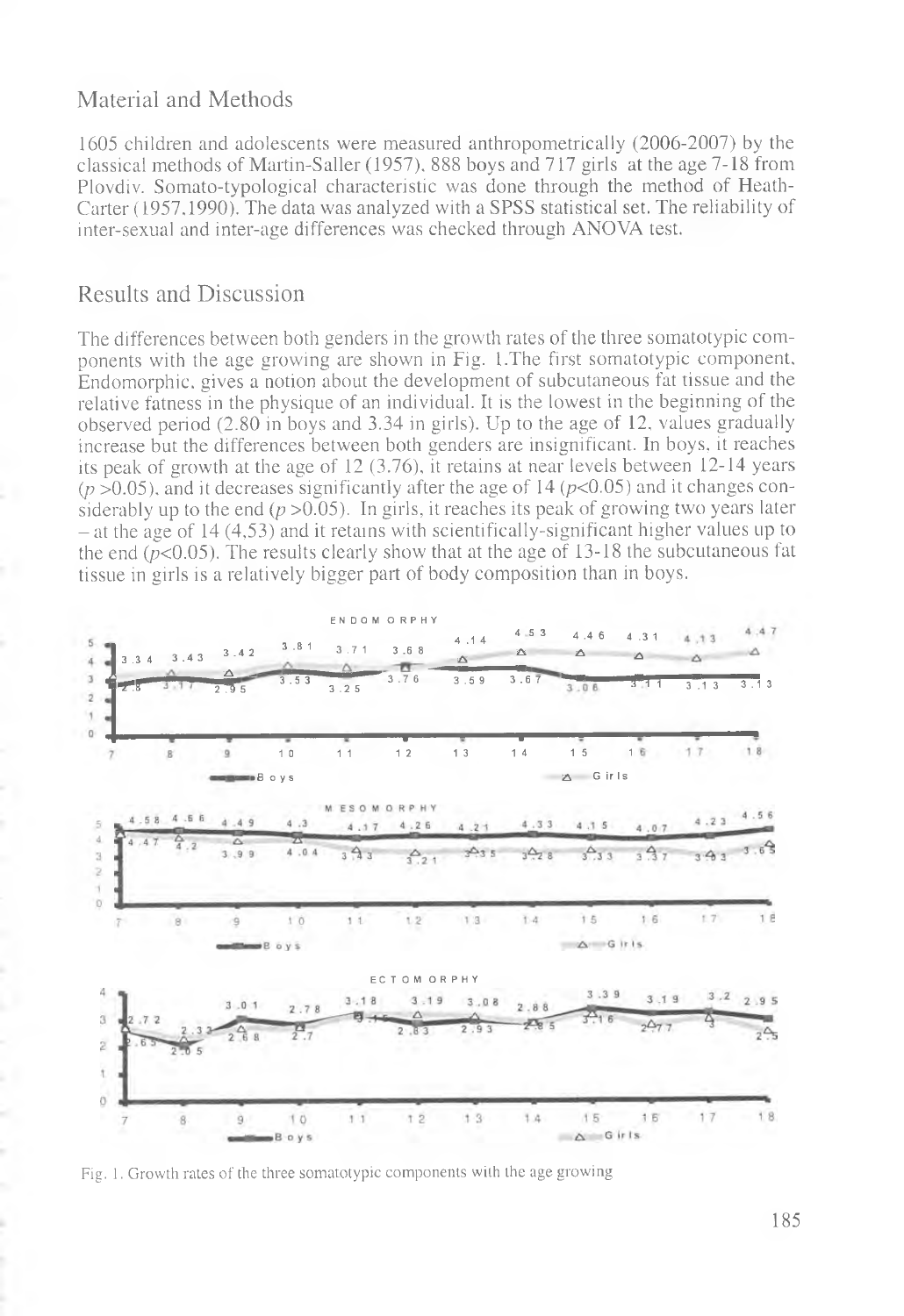

Fig, 2. Average somatotype at the different ages

The second somatotypic component. Mesomorphic, characterizes the muscle-skeletal development towards the height. In 7-year-old children, the mesomorphy has high values in both genders (4.47 in boys and 4.58 in girls). Up to 10 years in boys, the values become higher, scientifically-significant  $(p<0.05)$ , but at the age of 10 the differences between both genders are insignificant *(p>*0.05). After this age to the end of the observed period, mesomorphy in girls falls, and in boys it retains relatively stable and scientifically-significantly higher *(p<*0.05). Hence, at the age 11-18, muscles and the bone tissue in boys develop to a considerably greater extent.

The third somatotypic component - Ectomorphic - gives a real idea about the relative lengthening of body segments and body proportion. This component shows a different variability which responds to the fluctuating changes of the height and weight during the periods of observation. The lowest ectomorphy occurs in 8 -year-old children (2.65 in boys, 2.72 in girls). At the next three years (9-11 years), however insignificantly. it is higher in boys and also at the age after 14 years, in girls it is insignificantly higher during the period 11-14, i.e. the changes in the development of this component reflect the specificity of growth processes in both genders.

The summary somatotype gives total information about the body shape and composition, Fig. 2. It is noticeable that in boys mesomorphy has the highest values during the whole period of observation. The changes in its development show differences within the limits of 0.1 to 0.5 units and that reveals the stability of this component and its leading role in the common somatotype for each age. The other two components endo- and ectomorphic - are lower than mesomorphic and they have near values at the age 9-11. This determines an average somatotype from the category - balanced mesomorphy. Between 12-14 years the significance of endomorphy in body composition in boys increases and that changes the character of somatotype - endo-mesomorphic. After the age of 14 up to the end of observation, the summary somatotype is balanced mesomorphy again. Its characteristics are well-developed bones and joints and strong muscles of limbs as well. Together with this, the moderately-developed fat tissue combines harmoniously with a moderate lengthening of body segments.

In girls the average somatotype at each age also shows specific features. Until the beginning of puberty (at the age of 10) the mesomorphic component is leading, then the endomorphic follows and that determines the endo-mesomorphic somatotype. At the age 11-12 the three components have near values and the summary somatotype becomes central. After the age of 12 the endomorphic component definitely starts dominating and determining a girls' somatotypic characteristic. In the end of the growth period, the summary somatotype in girls is meso-endomorphic. Its specific feature is its more distinguishing subcutaneous fat tissue and relatively moderate muscle-skeletal growth - a characteristic feature of women's body composition.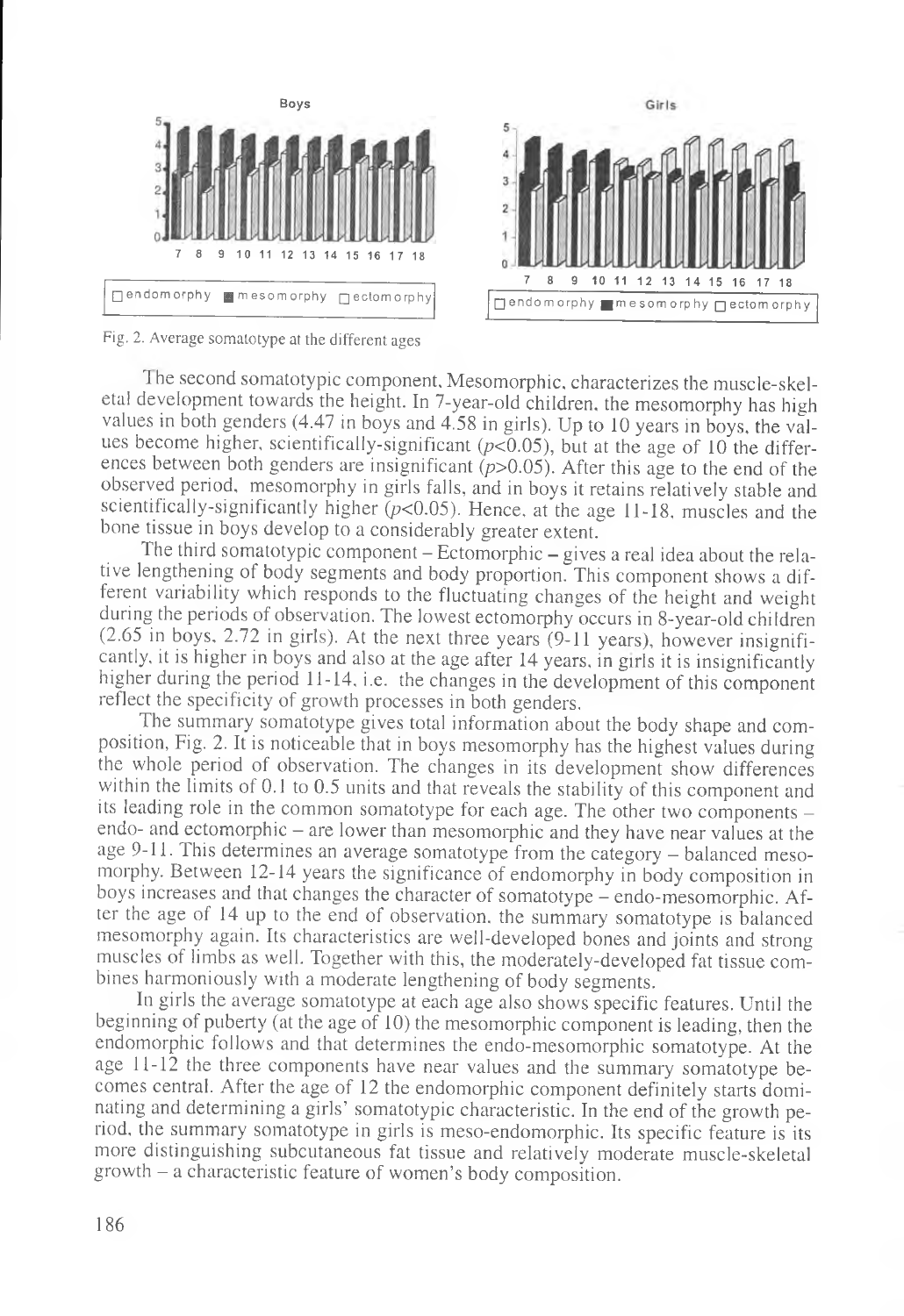| Age      | <b>Boys</b> |       |                 |       | <b>Girls</b> |       |       |       |
|----------|-------------|-------|-----------------|-------|--------------|-------|-------|-------|
|          | Endo-       | Meso- | Ecto-           | Other | Endo-        | Meso- | Ecto- | Other |
| 7 years  | 0           | 70    | $\overline{10}$ | 20    | 9.52         | 47.56 | 9.52  | 33.33 |
| 8 years  | 0.5         | 60    | 0.5             | 30    | 8            | 48    | 10    | 37    |
| 9 years  | 3.51        | 59.65 | 17.54           | 19.3  | 11.48        | 37.70 | 16.39 | 34.43 |
| 10 years | 14.70       | 39.71 | 22.06           | 23.53 | 24.10        | 22.89 | 25.30 | 27.71 |
| 11 years | 10.61       | 37.88 | 30.30           | 21.21 | 23.26        | 8.14  | 38.37 | 30.23 |
| 12 years | 22.67       | 25.33 | 25.33           | 26.67 | 28.92        | 9.64  | 36.14 | 25.30 |
| 13 years | 18.29       | 32.93 | 28.05           | 20.73 | 37.04        | 7.41  | 34.57 | 20.98 |
| 14 years | 21.52       | 26.58 | 26.58           | 25.32 | 58.21        | 5.97  | 23.88 | 11.94 |
| 15 years | $\circ$     | 38    | 33              | 20    | 45.15        | 10.26 | 28.21 | 15.38 |
| 16 years | 14.10       | 35.36 | 28.18           | 24.16 | 36.37        | 11.36 | 22.72 | 29.55 |
| 17 years | 8.79        | 39.56 | 32.97           | 18.68 | 50           | 4.55  | 21.21 | 24.24 |
| 18 years | 7.32        | 51.22 | 14.63           | 26.83 | 47.22        | 8.33  | 27.78 | 16.67 |

Table 1. Percentage distribution of the different somatotype categories in both genders

It was a matter of big interest for us to find the percentage distribution of the different somatotype categories in both genders  $-$  Table 1. In order to generalize the information and to have a more objective notion of body shape and structure, we combined the 13 somatotypic categories by Heath-Carter in 4 big groups: body types with leading endo-, meso- and ectomorphic component. All the other types we put in the  $4<sup>th</sup>$  category where two or three components have equal share. In the early age periods 7-9 years, the majority of boys belong to somatotypes with a dominating mesomorphic component between 50% and 70 % of the cases, the ectomorphic types are considerably less -10-17%, and the relative share of the endomorphic types is insignificant  $-0.35\%$ . At the age between 10 and 14 years, when growth processes are more distinguished, the percentage of mesomorphic boys reduces by half at the expense of the ecto- and endomorphic types. The changes are mainly due to the different ways of development of the morphological sections that form the somatotype, and it does not correspond to the increase of height. This determines the bigger variability of individual typological peculiarities during the puberty. After the age of 14, the fat component of body composition decreases, and that leads to reducing the percentage of boys with endomorphic body type and also to logical increase of the other types, especially the mesomorphic type.

In girls in the initial periods 7-9 years, like in boys, the mesomorphic types of structures are more  $-38-48\%$ . At the age of 10 girls are evenly grouped in the four big categories. After this age, the relative share of mesomorphic types sharply falls, while endomorphic progressively rise and dominate up to the end of the study.

On the basis of the results we received, we can draw the following conclusions:

1. We found specific age changes in the development of the three somatotypic components. Growth rates display a distinctive sexual dimorphism. The inter-sexual differences in growth dynamics of the endomorphic and mesomorphic components are significant.

2. The skeleton-muscle development in boys is determinant during the whole growth period, while in girls - only to the beginning of the sexual maturity. During the puberty, as well as in the late growth periods, the development of the subcutaneous fat tissue in girls is determinant for the body shape and structure.

3. With age, in both genders, the changes in the average somatotype are mainly expressed in coming under contiguous somatotypic categories: in boys - from a balanced mesomorphy, through a mixed endo-mesomorphy and again to a balanced mesomorphy; in girls - from endo-mesomorphy, through a central type to a meso-endomorphy.

4. In assessment of the relative share of the different body type categories, in both genders, we found a similarity in the prevalent type in the pre-puberty period – meso